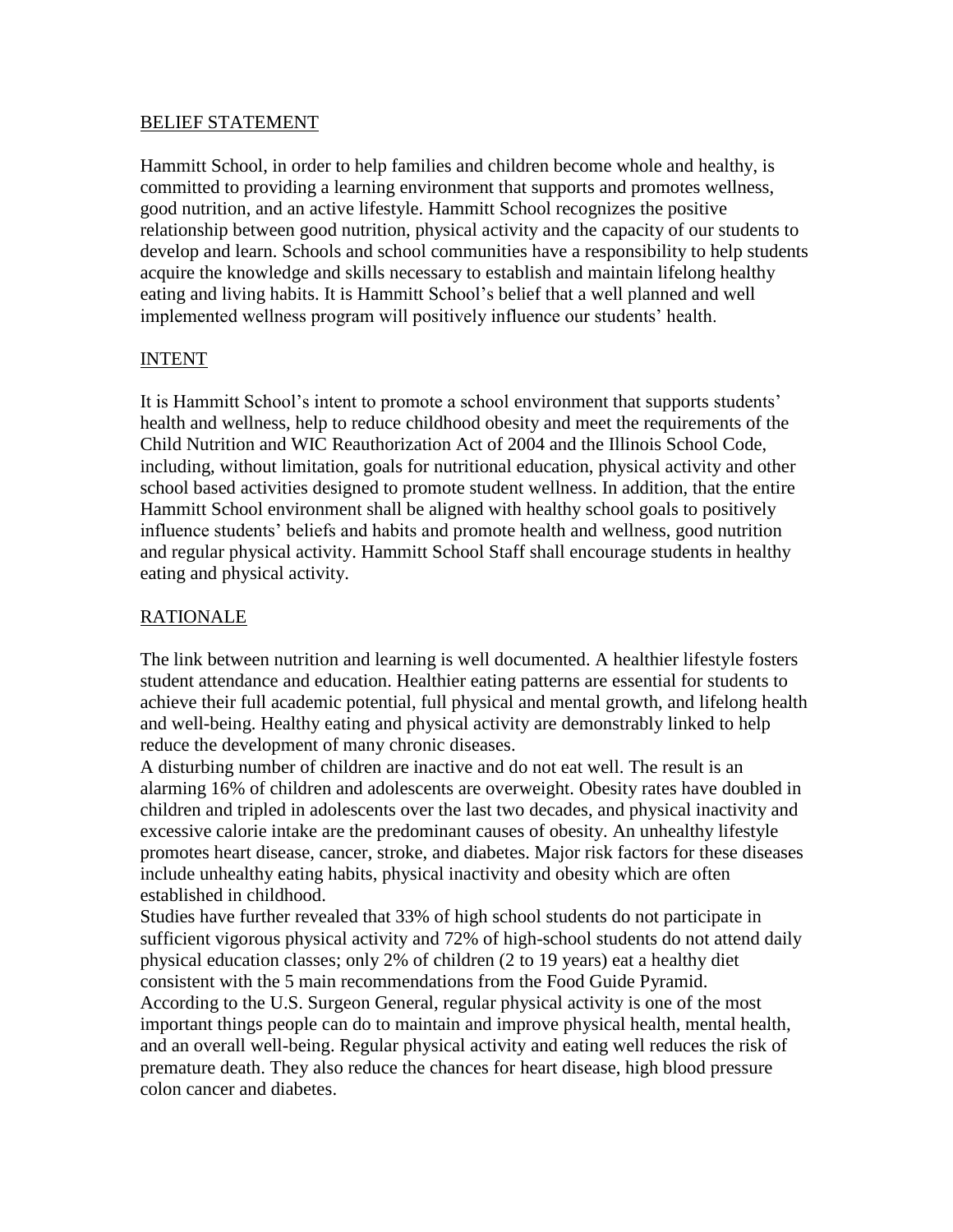### GOALS FOR NUTRITIONAL EDUCATION

- $\triangleright$  Students from the Primary wing through grade 12 shall receive nutritional education as a part of a school classroom curriculum program. The program shall be designed to provide students with the knowledge and skills necessary to adopt healthy eating behaviors and aimed at influencing students' knowledge, attitudes and eating habits. Special emphasis on education pertaining to nutrition shall be placed in the Primary and Middle wings as eating habits are established at a young age.
- $\triangleright$  To maximize classroom time and to achieve positive change in students' eating behavior, education pertaining to nutrition shall be integrated or embedded into lesson plans of other school subjects like math, science, language arts, physical education, health, voc-ed and social sciences.
- $\triangleright$  To achieve positive changes in eating behaviors, it is recommended that at least one (mini-lesson) per week be conducted for all students with the focus on nutritional education. The mini-lesson can be conducted during opening, breakfast or lunch, physical education class, voc-ed or field trips.
- $\triangleright$  The nutritional education program shall include enjoyable interactive activities such as contest, promotions, field trips and school gardens.

# GOALS FOR PHYSICAL ACTIVITY

- $\triangleright$  It is recommended that the Hammitt elementary students participate in physical education for a minimum of 80 minutes per week. Hammitt High school students shall participate for a minimum of 175 minutes per week. Special emphasis shall be placed on promoting an active lifestyle for the Primary and Middle wings as healthy living habits are established at a young age.
- $\triangleright$  Hammitt School shall provide a daily supervised recess period for the Primary and Middle wings.

# GOALS FOR OTHER SCHOOL-BASED ACTIVITIES

Parent Partnerships

 $\triangleright$  Parents shall be provided information to help them incorporate healthy eating and physical activity into their student's lifestyle. This information may be provided in the form of handouts, postings on the school or agency website, newsletters, presentations that focus on nutrition and healthy lifestyles and any other appropriate means available for reaching parents.

Consistent School Activities and Environment – Healthy Eating

 $\triangleright$  It is recommended that the Kitchen Supervisor and Kitchen Staff share information about the nutritional content of school meals with students,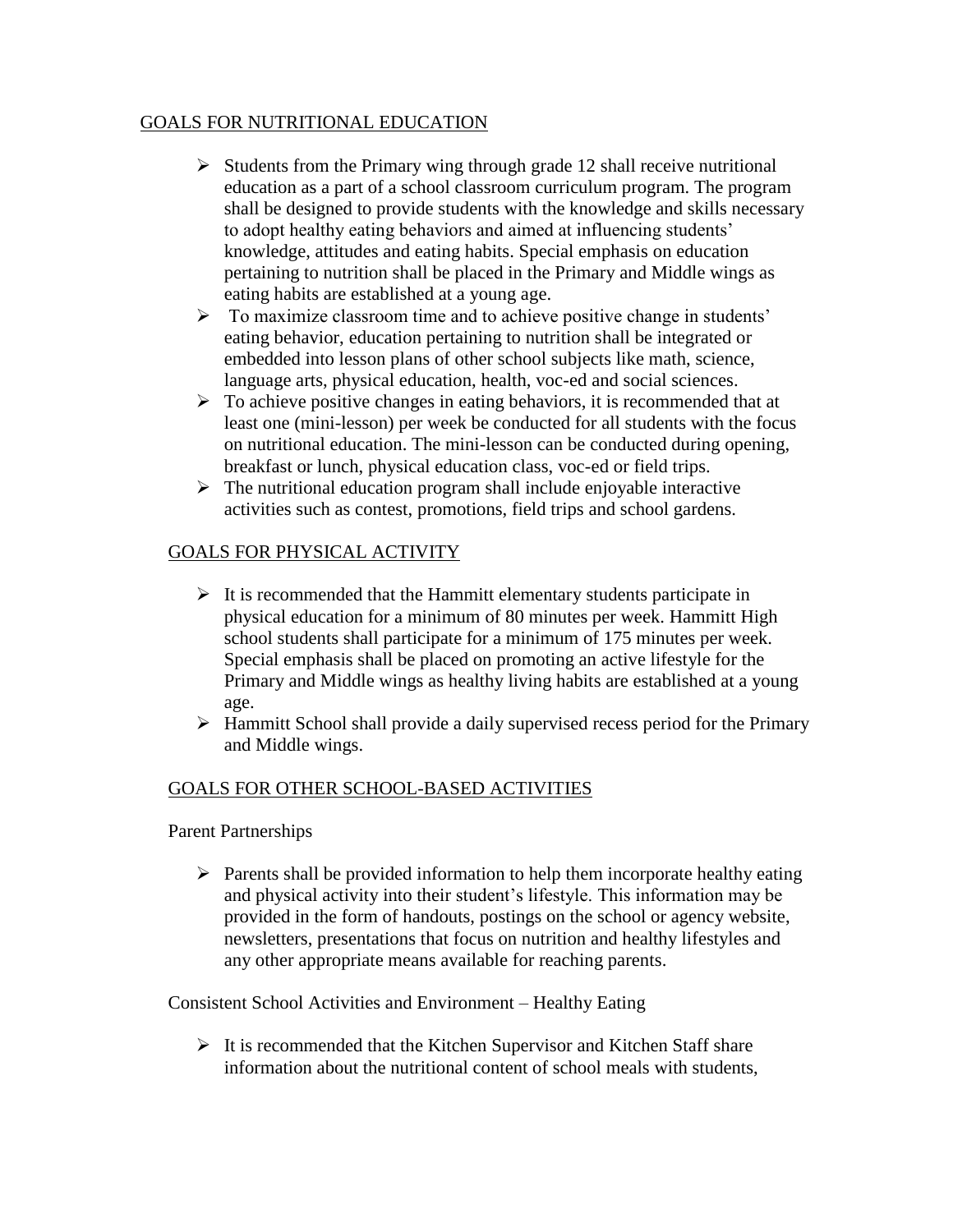parents and Hammitt School Staff in order to assist Hammitt School Staff in the deliverance of lesson plans.

- Hammitt School meals shall be served in a clean and safe environment with adequate time provided for students to eat. The national Association of State Boards recommends that students have adequate time to eat, relax, and socialize. It is recommended that a minimum of 15 minutes be provided for breakfast and a minimum of 25 minutes be provided for lunch.
- $\triangleright$  All Kitchen Staff have adequate pre-service and regularly participate in development activities that provide strategies for providing healthy school meals and eating habits.
- $\triangleright$  The Kitchen Staff shall work with suppliers to obtain foods and beverages that meet the nutritional requirements of school meals.
- $\triangleright$  Hammitt School Staff, students, parents, and community members bringing foods and beverages into Hammitt School for parties/celebration/meetings/mornings are encouraged to provide healthful options. Some examples of this could be:

Baked chips with salsa or low-fat dip (Ranch, onion, bean, etc.) Low-fat muffins (small or mini), granola bars and cookies (graham crackers, fig bars) Mini bagels with whipped light or fat-free cream cheese Pasta salad Bread sticks with marinara Fat-free or low-fat flavored yogurt & fruit parfaits Fat-free or low-fat pudding cups Fat-free or low-fat milk and milk products (string cheese, single-serving cottage cheese, cheese cubes) Flavored soy milk fortified with calcium Ice cold water

 $\triangleright$  Hammitt School based organizations are encouraged to raise funds through the sale of items other than food. Examples of this are:

Raffle \*Car wash \*Walkathon Student artwork Stuffed animals Holiday decorations Auction of donated goods and services Balloon bouquets for special occasions Growing and/or selling flowers and plants for holidays such as Valentine's Day and Mother's Day

\*These fundraisers have the added benefit of promoting physical activity for students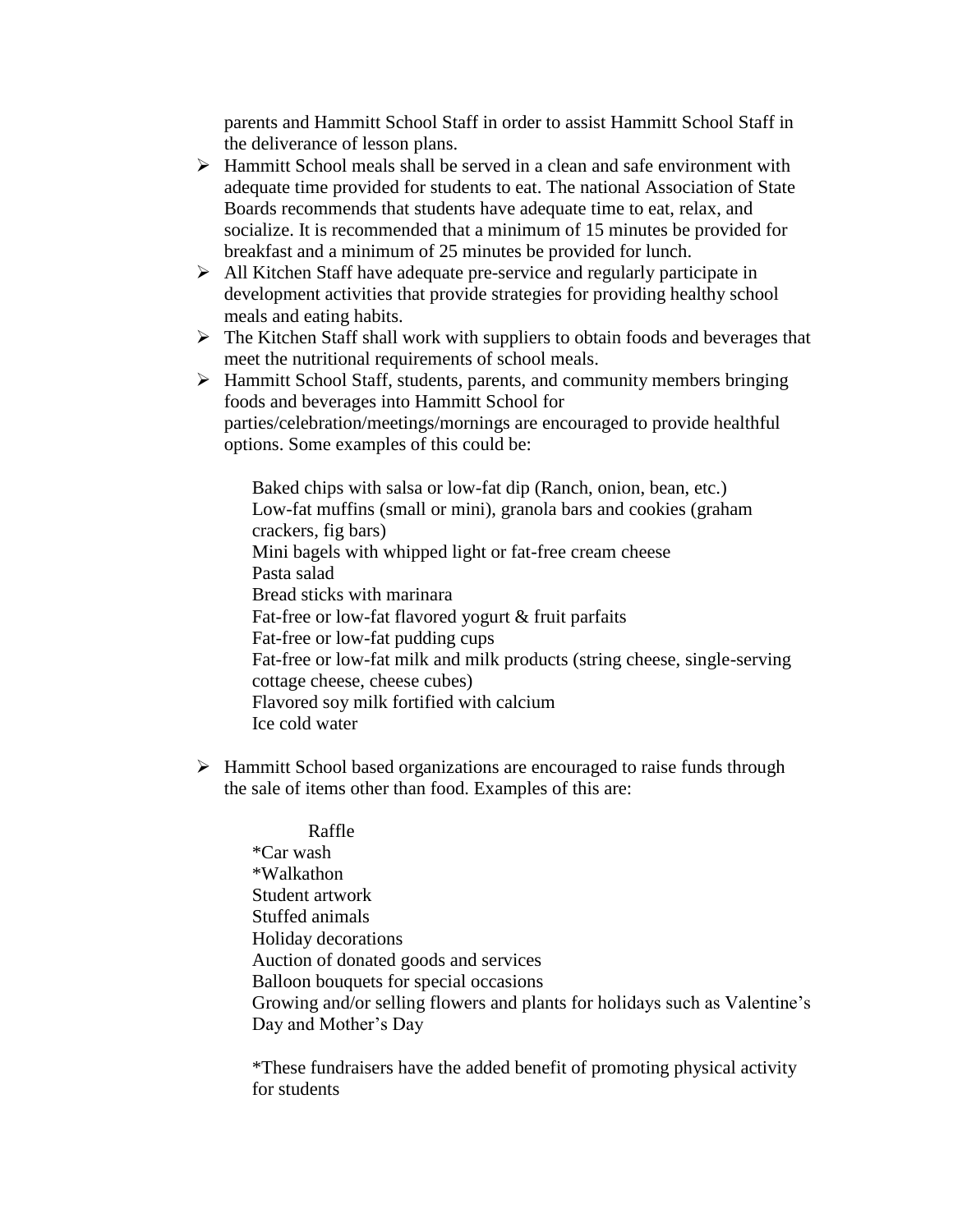- $\triangleright$  Hammitt School shall make efforts to promote nutritious foods and beverage choices utilized for rewards and or snacks. Examples include fruits, vegetables, low-fat dairy foods and whole grain products.
- $\triangleright$  The Kitchen Staff and Nursing Staff shall work closely with the Instructional Staff of Hammitt School in order to provide information concerning healthier eating and lifestyle habits.
- $\triangleright$  The Nursing Staff are encouraged to begin planning and implementing an annual student health fair in order to increase individual health awareness for our students.

Consistent School Activities and Environment-Physical Activity

- $\triangleright$  Physical education shall be provided by a trained and well-supported staff that is certified by the state to teach physical education.
- $\triangleright$  Physical education classes shall have a student to teacher ratio comparable to those in other curricular areas.
- Hammitt School Staff are encouraged to limit extended periods of inactivity. When activities such as testing make it necessary for students to be inactive for long periods of time, it is recommended that Hammitt School Staff give students periodic breaks during which students are encouraged to stand and be moderately active. Examples of this would be stretching in place and light calisthenics.
- $\triangleright$  Physical Education Staff are encouraged to develop community partnerships with other child-serving organizations to provide students with various opportunities and various places to be active.
- $\triangleright$  Hammitt School is encouraged to provide student and community access to and promote use of the school's physical activity facilities and equipment outside of the normal school day.
- $\triangleright$  Physical activity facilities, equipment and activities on school grounds shall be safe.
- $\triangleright$  Hammitt School is encouraged to work with the community to create an environment that is safe and supportive for students walking or riding bikes to school.

Food or Physical Activity as a Reward or Punishment

- $\triangleright$  Hammitt School Staff shall not withhold food from students as punishment.
- $\triangleright$  Students shall not be forced to eat specific portions of a meal.
- $\triangleright$  As long as a student is exhibiting safe behavior, Hammitt School Staff shall not withhold an entire period of participation in recess or physical education class as a punishment. Hammitt School Staff shall promote participation from all students in regards to recess and physical education classes.
- $\triangleright$  Hammitt School Staff shall not use physical activity as a punishment. Examples of this are doing push-ups or running laps.
- Hammitt School Staff are encouraged to use non-food items for incentives or rewards for students Some examples of this are: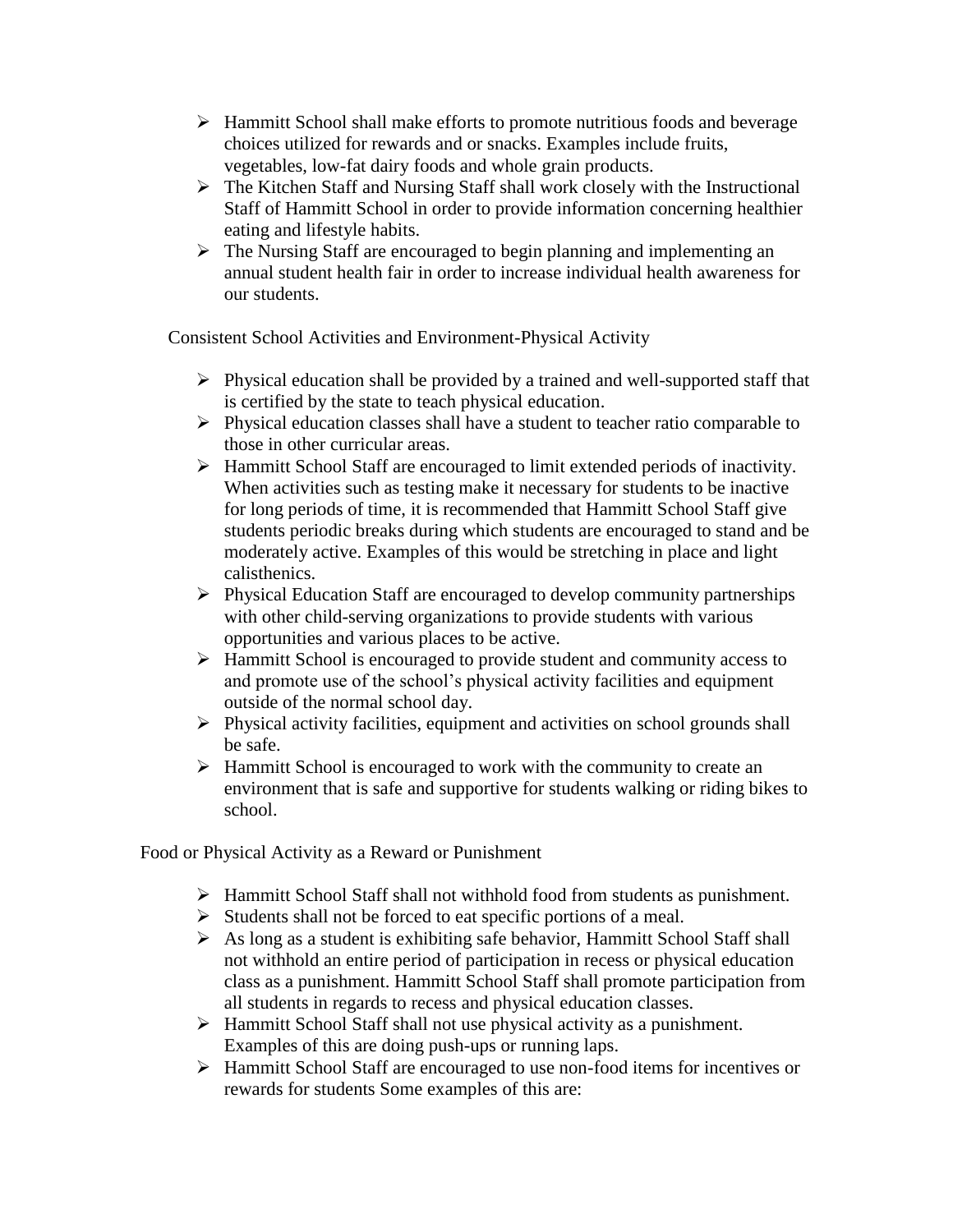Going first Verbal praise Sit by friends Teaching the class Helping the teacher Enjoy class outdoors A field trip for the class Choosing a class activity Walk with a teacher during lunch Eat lunch outdoors with the class Eat lunch with a teacher or principal Extra credit or class participation points Taking care of the class animal for a day A photo recognition board in a prominent location in the school A note from the teacher to the student commending his or her achievement A phone call, email, or letter sent home to parents or guardians commending a child's accomplishment

### NUTRITIONAL GUIDELINES FOR OTHER FOODS AND BEVERAGES AVAILABLE AT HAMMITT SCHOOL

 $\triangleright$  It is recommended that Hammitt School Staff provide healthier drinks for snacks, rewards and or incentives. Hammitt School Staff are encouraged to provide: water or flavored water that has no added calories due to sweeteners; fruit and vegetable juices and fruit-based drinks that contain at least 50% fruit juice and that do not contain additional caloric sweeteners; unflavored or flavored low-fat or fat-free milk.

Hammitt School Staff are encouraged to not utilize the following drinks for snacks, rewards and or incentives: soft drinks containing caloric sweeteners; sports drinks; iced teas; fruit-based drinks that contain less than 50% real fruit juice or that contain additional caloric sweeteners; beverages containing caffeine, excluding low-fat or fat-free chocolate milk.

- $\triangleright$  Hammitt School Staff will begin to severely restrict the utilization of soft drinks, pop and candy for incentives, rewards and snacks.
- $\triangleright$  At school functions, Hammitt School Staff are encouraged to provide healthful food options to promote student, staff and community wellness. Examples of nutritious food that are consistent with the Hammitt School nutritional goals are :

Raw vegetable sticks/slices with low-fat dressing or yogurt dip Fresh fruit wedges – cantaloupe, honey dew, watermelon, pineapple, oranges, tangelos, etc.